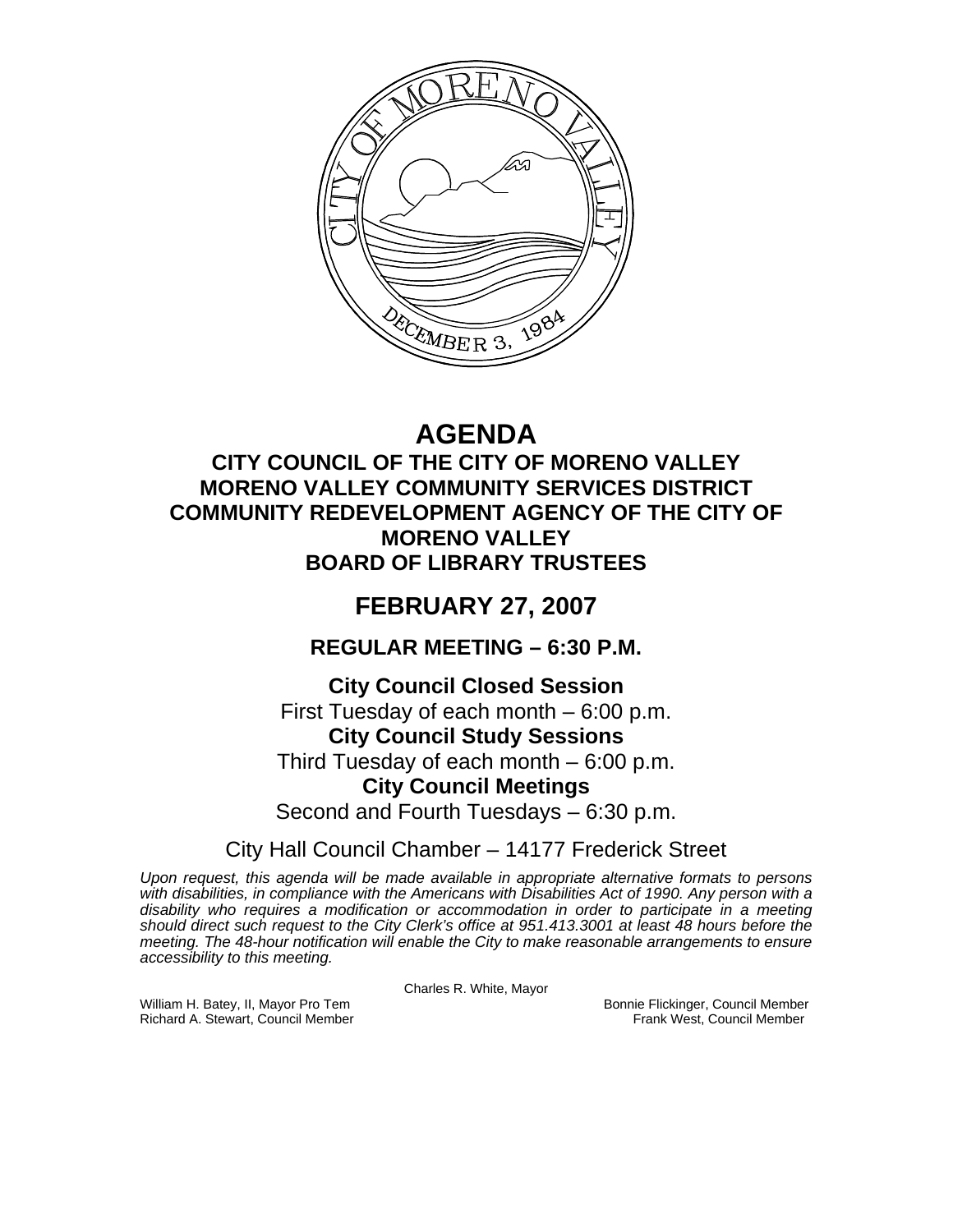#### **AGENDA JOINT MEETING OF THE CITY COUNCIL OF THE CITY OF MORENO VALLEY MORENO VALLEY COMMUNITY SERVICES DISTRICT COMMUNITY REDEVELOPMENT AGENCY OF THE CITY OF MORENO VALLEY, AND THE BOARD OF LIBRARY TRUSTEES**

#### **REGULAR MEETING - 6:30 P.M. FEBRUARY 27, 2007**

**CALL TO ORDER** (Joint Meeting of the City Council, Community Services District, Community Redevelopment Agency, and the Board of Library Trustees actions taken at the Joint Meeting are those of the Agency indicated on each Agenda item)

#### **PLEDGE OF ALLEGIANCE**

**INVOCATION** – Pastor Marc Raphael, Imani Praise Fellowship

#### **ROLL CALL**

#### **INTRODUCTIONS**

PUBLIC COMMENTS **ON MATTERS ON THE AGENDA** WILL BE TAKEN UP AS THE ITEM IS CALLED FOR BUSINESS, BETWEEN STAFF'S REPORT AND CITY COUNCIL DELIBERATION (SPEAKER SLIPS MAY BE TURNED IN UNTIL THE ITEM IS CALLED FOR BUSINESS.)

PUBLIC COMMENTS **ON MATTERS NOT ON THE AGENDA** UNDER THE JURISDICTION OF THE CITY COUNCIL WILL BE HEARD PRIOR TO CITY COUNCIL REPORTS AND CLOSING COMMENTS. IN THE EVENT THAT THE AGENDA ITEM FOR SUCH PUBLIC COMMENTS HAS NOT BEEN CALLED BY 9:00 P.M., IT SHALL BE CALLED AS THE NEXT ITEM OF BUSINESS FOLLOWING THE CONCLUSION OF ANY ITEM BEING HEARD AT 9:00 P.M. Those wishing to speak should submit a BLUE speaker slip to the Bailiff. There is a three-minute limit per person. All remarks and questions shall be addressed to the presiding officer or to the City Council and not to any individual Council member, staff member or other person.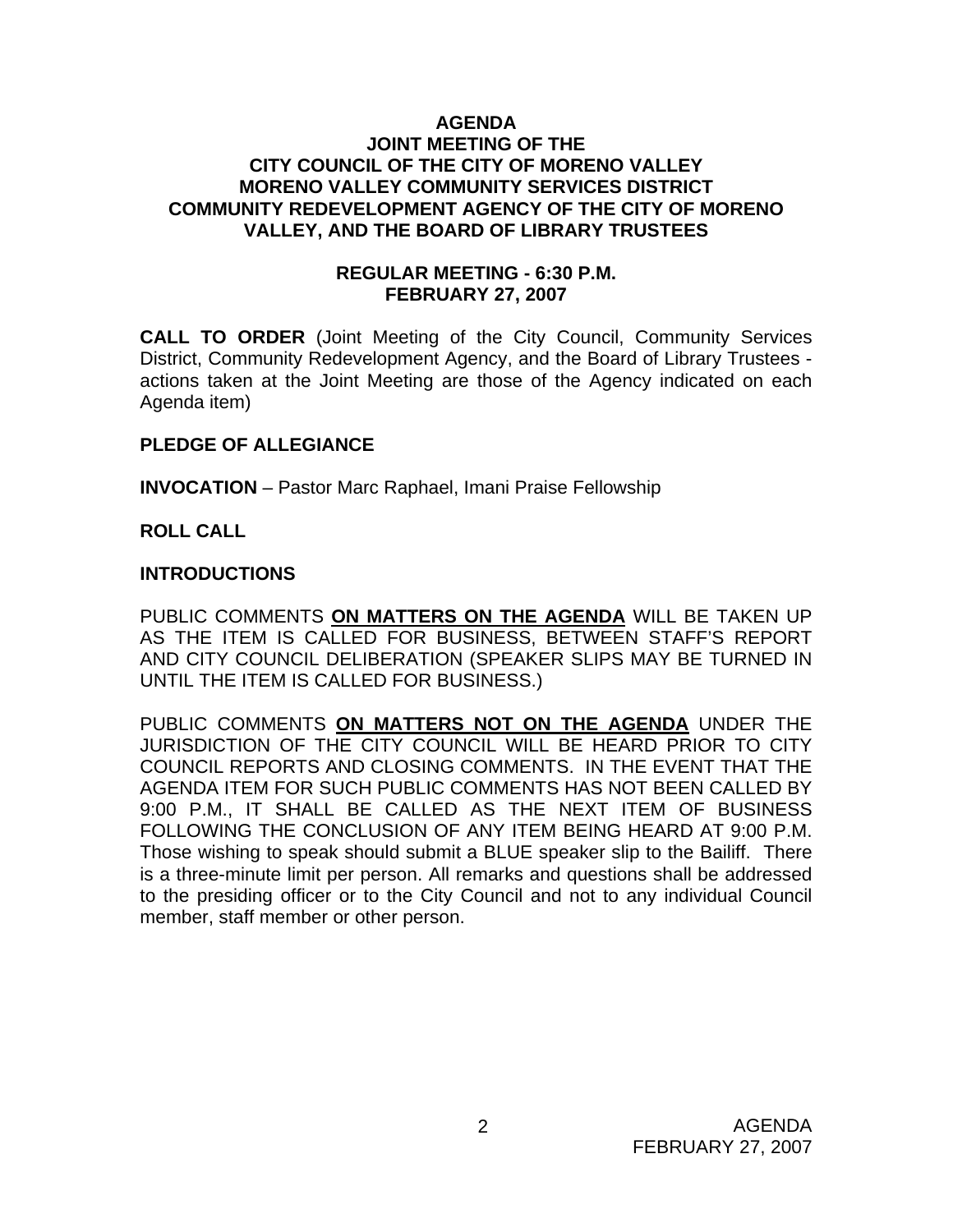#### **JOINT CONSENT CALENDARS (SECTIONS A-D)**

All items listed under the Consent Calendars, Sections A, B, C, and D are considered to be routine and non-controversial, and may be enacted by one motion unless a member of the Council, Community Services District, Redevelopment Agency or the Board of Library Trustees requests that an item be removed for separate action. The motion to adopt the Consent Calendars is deemed to be a separate motion by each Agency and shall be so recorded by the City Clerk. Items withdrawn for report/discussion will be heard after public hearing items.

#### **A. CONSENT CALENDAR** - **CITY COUNCIL**

- A1. ORDINANCES FIRST READING BY TITLE ONLY Recommendation: Waive reading of all Ordinance Introductions and read by title only.
- A2. CITY COUNCIL REPORTS ON REIMBURSABLE ACTIVITIES (Report of: City Clerk's Department) Recommendation: Receive and file.
- A3. APPROVAL OF QUARTERLY INVESTMENT REPORT QUARTER ENDED DECEMBER 31, 2006 (Report of: Finance Department) Recommendation: Approve and accept the quarterly investment report, in compliance with the Investment Policy.
- A4. REVIEW AND CONTINUE THE EMERGENCY ACTION REGARDING THE DESIGN AND CONSTRUCTION OF THE MORENO VALLEY UTILITIES (MVU) 115 KILOVOLT (KV) SUBSTATION AND SWITCHYARD FACILITY (Report of: Public Works Department) Recommendation: Review and continue the Emergency Action taken by the Council during the September 26, 2006 Council Meeting under Resolution 2006-113 Making Findings of an Emergency and Authorizing the Execution of the Design-Build Agreement for the Moreno Valley Utilities Substation and Switchyard Project between the City of Moreno Valley, as Owner, and ABB, Inc., a Delaware Corporation, as Design-Builder in accordance with Public Contract Code Sections 20168, 22050, and Government Code Section 5956.
- A5. TRACT MAP 29860-1 REDUCE FAITHFUL PERFORMANCE BOND AND ADOPT THE RESOLUTION AUTHORIZING ACCEPTANCE OF THE PUBLIC IMPROVEMENTS AS COMPLETE AND ACCEPTING TWINBERRY DRIVE,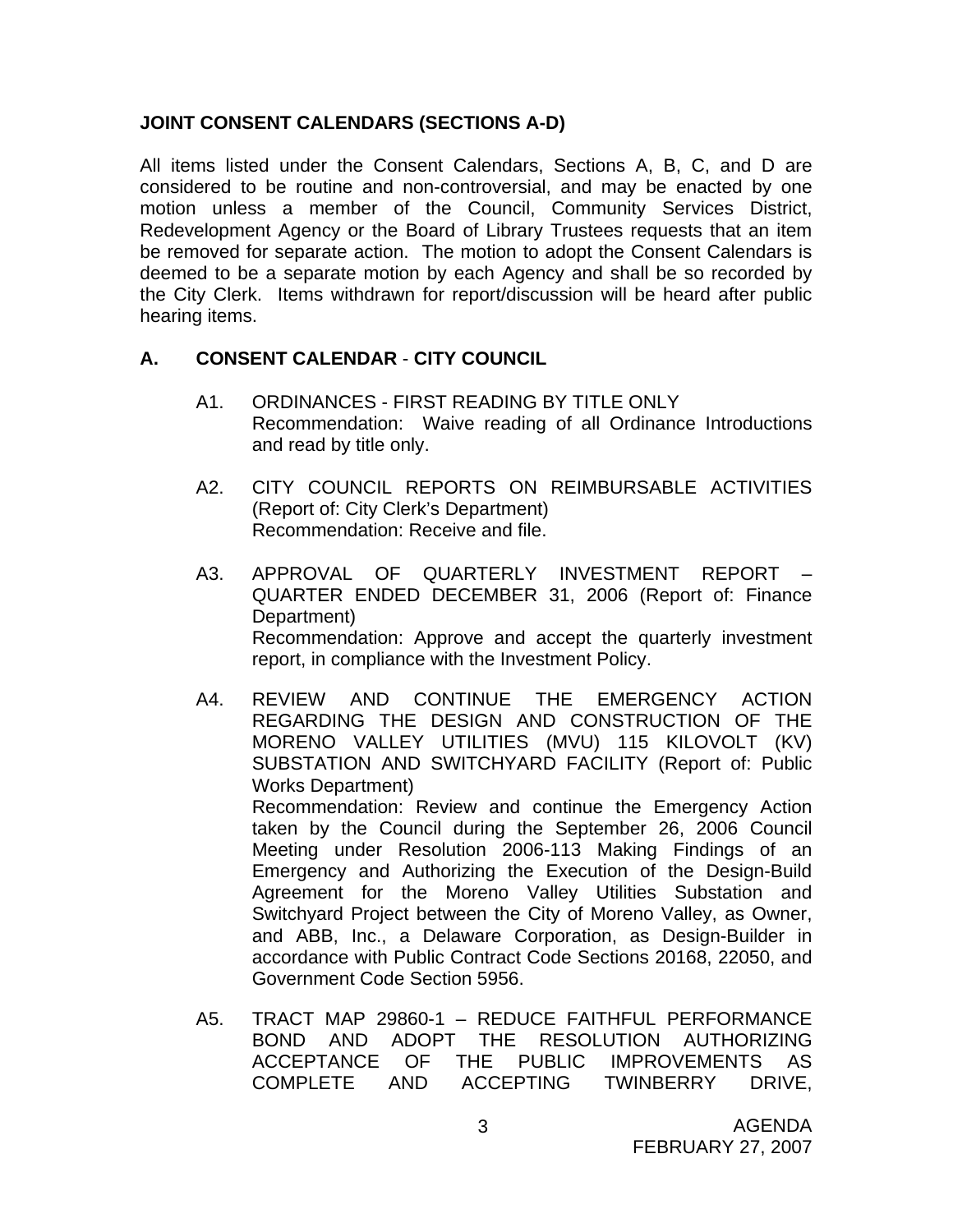CANDLEWOOD LANE, AND THE PORTIONS OF FIR AVENUE, BEECH DRIVE, PRIMROSE WAY, AND CHESTNUT DRIVE ASSOCIATED WITH THE PROJECT INTO THE CITY'S MAINTAINED STREET SYSTEM, DEVELOPER – TRACT 29860, LLC, RANCHO CUCAMONGA, CA 91730 (Report of: Public Works Department) Recommendation:

1. Adopt Resolution No. 2007-18, authorizing the acceptance of the public improvements for Tract Map 29860-1 as complete and accepting Twinberry Drive, Candlewood Lane, and the portions of Fir Avenue, Beech Drive, Primrose Way, and Chestnut Drive associated with the project into the City's maintained street system; and

#### Resolution No. 2007-18

A Resolution of the City Council of the City of Moreno Valley, California, Authorizing the Acceptance of the Public Improvements as Complete Within Tract 29860-1, and Accepting Twinberry Drive, Candlewood Lane, and the Portions of Fir Avenue, Beech Drive, Primrose Way, and Chestnut Drive Associated with the Project into the City's Maintained Street System

- 2. Authorize the City Engineer to execute the 90% reduction to the Faithful Performance Bond, exonerate the Material and Labor Bond in 90 days if there are no stop notices or liens on file with the City Clerk, and exonerate the final 10% of the Faithful Performance Bond in one year when all clearances are received.
- A6. AMENDMENT TO AGREEMENT FOR PROFESSIONAL CONSULTANT SERVICES WITH JP GROUP CIVIL, INC. (Report of: Public Works Department) Recommendation:
	- 1. Approve the Amendment to Agreement for Professional Consultant Services with JP Group Civil, Inc., 40570 Calle Fiesta, Temecula, CA 92591 to provide Professional Consultant Services on various budgeted projects of the Capital Projects Division;
	- 2. Authorize the Mayor to execute said Amendment to Agreement for Professional Consultant Services with JP Group Civil, Inc.; and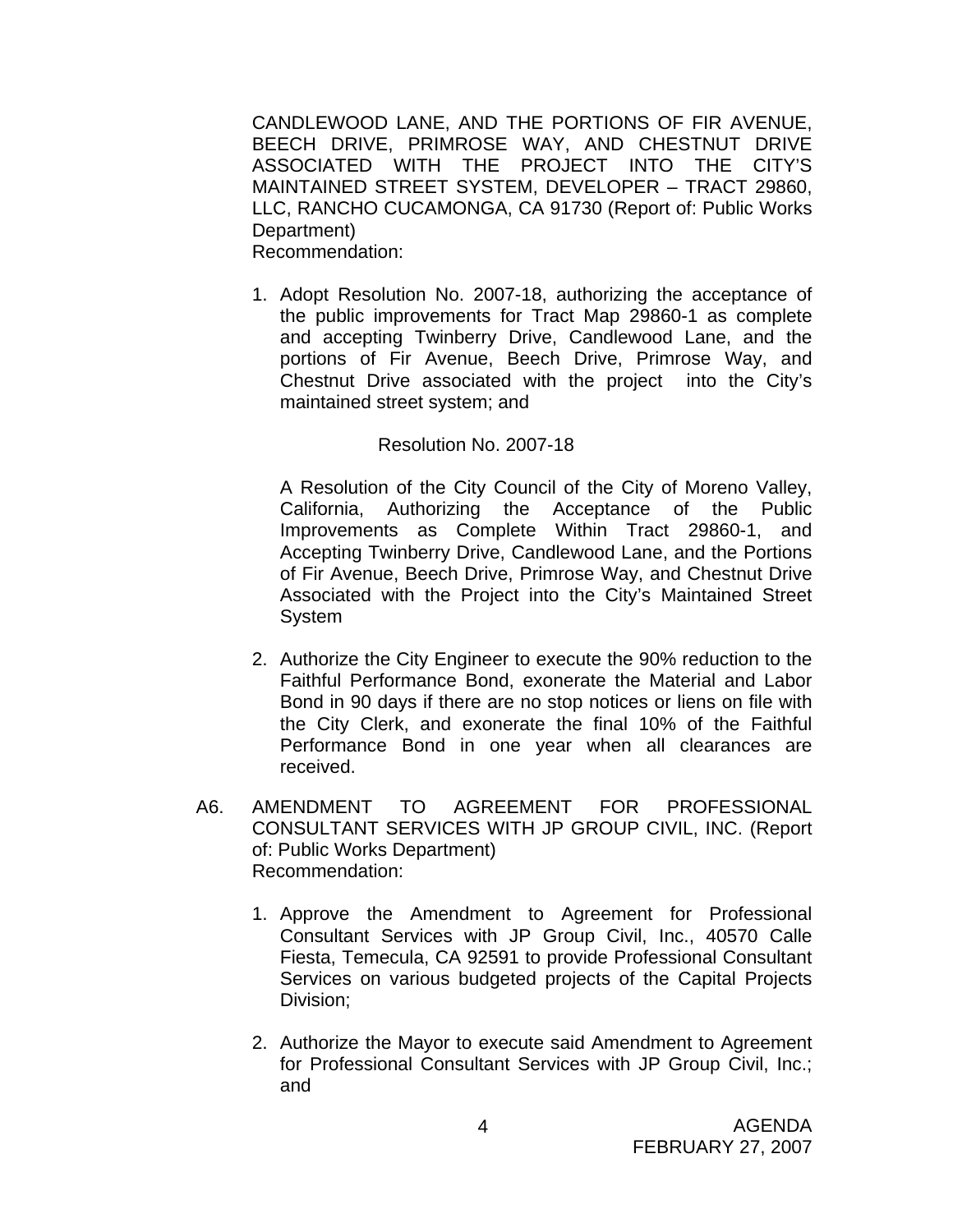- 3. Authorize an increase in the Purchase Order to JP Group Civil, Inc. in the amount of \$250,000.00, when the Amendment to Agreement for Professional Consultant Services has been signed by all parties.
- A7. APPROVE AND EXECUTE THE PURCHASE AGREEMENT FOR THE PARTIAL ACQUISITION OF 24534 FILAREE AVENUE (APN 485-074-002) FOR THE AQUEDUCT BIKE TRAIL PROJECT FROM INDIAN STREET TO FAY AVENUE AND AUTHORIZE THE FINANCE DIRECTOR TO WIRE TRANSFER FUNDS INTO ESCROW AND AUTHORIZE THE CITY CLERK TO CERTIFY TO THE ACCEPTANCE OF THE GRANT DEED (Report of: Public Works Department) Recommendation:
	- 1. Approve and execute the purchase agreement for the partial acquisition of 24534 Filaree Avenue (APN 485-074-002);
	- 2. Authorize the Finance Director to wire transfer funds into escrow for the partial acquisition of 24534 Filaree Avenue (APN 485- 074-002); and
	- 3. Authorize the City Clerk to certify to the acceptance of the grant deed for the partial acquisition of 24534 Filaree Avenue (APN 485-074-002).
- A8. TRACT 30300-1 SINGLE FAMILY RESIDENTIAL AMENDMENT TO AGREEMENT FOR PUBLIC IMPROVEMENTS (TIME EXTENSION), SOUTH SIDE OF KRAMERIA AVENUE, EAST OF LASSELLE STREET, DEVELOPER – MVR – MORENO VALLEY, L.P., CARLSBAD, CA 92010 (Report of: Public Works Department) Recommendation:
	- 1. Authorize the Mayor to execute the Amendment to Agreement for Public Improvements for Tract 30300-1;
	- 2. Instruct the City Clerk to forward the completed Amendment to Agreement for Public Improvements to the County Recorder's Office for recordation; and
	- 3. Authorize the City Engineer to execute any future time extension amendments to the agreement, subject to City Attorney approval, if the required public improvements are not completed within said timeframe.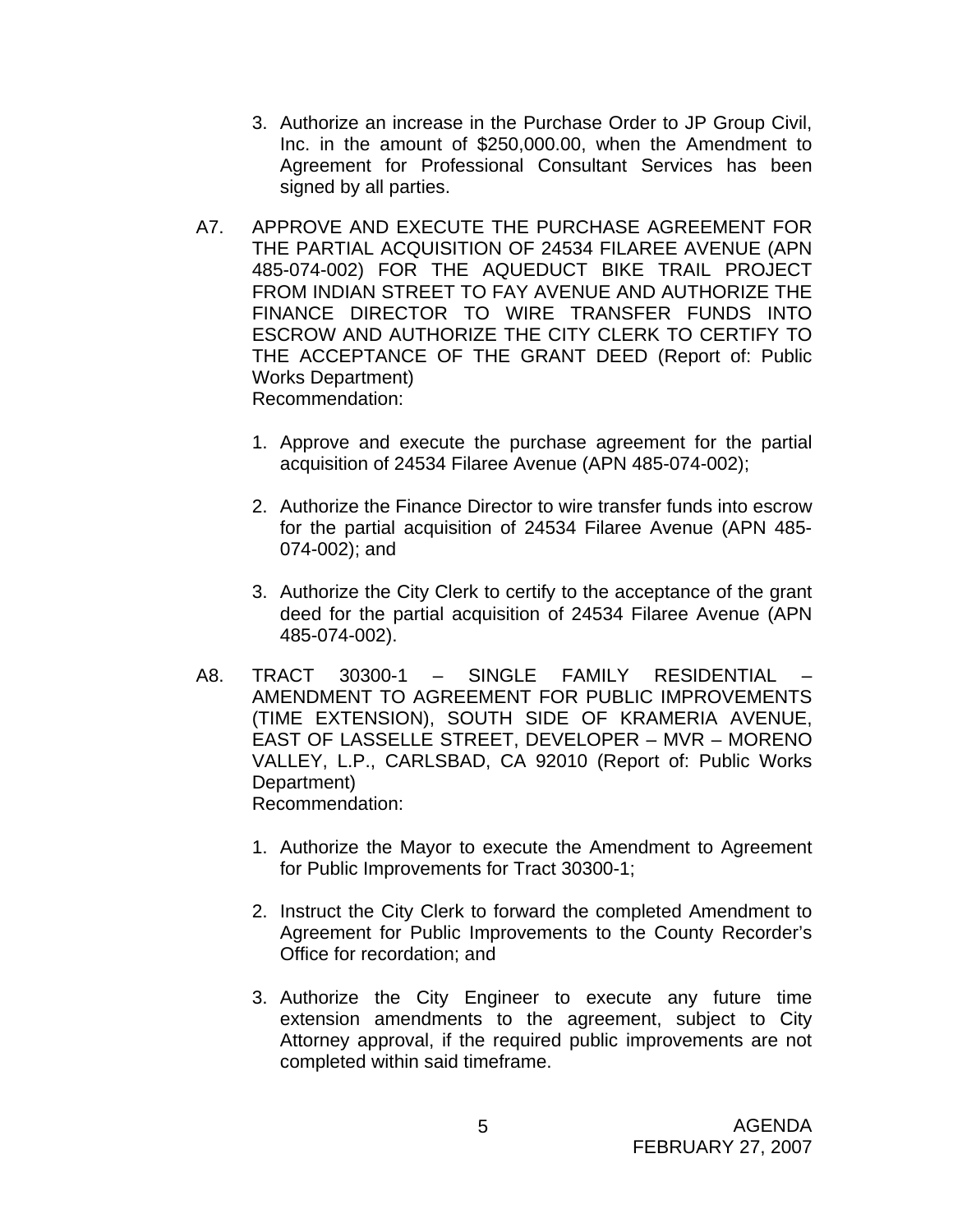- A9. REQUEST FOR "NO PARKING ZONE" TO BE INSTALLED ON BOTH SIDES OF MORTON ROAD, NORTH OF BOX SPRINGS ROAD AND ENDING AT JENNINGS COURT (Report of: Public Works Department) Recommendation: Authorize 3,237 feet in length of "No Parking Zone" to be installed on both sides of Morton Road, starting 600 feet north of Box Springs Road and ending at Jennings Court.
- A10. 2007 LEGISLATIVE UPDATE (Report of: Assistant to the City Manager) Recommendation: Receive and file the informational report.
- A11. MINUTES REGULAR MEETING OF FEBRUARY 13, 2007 (Report of: City Clerk's Department) Recommendation: Approve as submitted.
- A12. REVIEW AND APPROVAL OF RESOLUTIONS PERTAINING TO INITIATING PROCEEDINGS FOR AN ANNEXATION AND SPHERE OF INFLUENCE CHANGE, AND AN EXPANSION OF THE COMMUNITY SERVICES DISTRICT FOR APPROXIMATELY 15 ACRES NORTH OF ALESSANDRO BOULEVARD AND SOUTH OF EUCALYPTUS AVENUE (Report of: Community Development Department) Recommendation:
	- 1. Recognize that the project qualifies as an exemption under 15061(b)(3) of the CEQA Guidelines in that the proposed activity does not have the potential for a significant impact on the environment; and
	- 2. Adopt Resolution No. 2007-20, requesting that the Riverside Local Agency Formation Commission initiate proceedings for the expansion of the sphere of influence and the City's boundary, as identified in Exhibit A.

Resolution No. 2007-20

A Resolution of the City Council of the City of Moreno Valley, California, Requesting the Riverside Local Formation Commission to Initiate Proceedings for the Expansion of the Sphere of Influence of the City and City Boundary and Detachments from County Service Area 93 and the Riverside County Waste Resources Management District for Approximately 15.2 Acres Located Within the Existing Old Highway 215 Right-of-Way, Extending from the Centerline of the Old Highway 215 East to the Existing City Limits, North of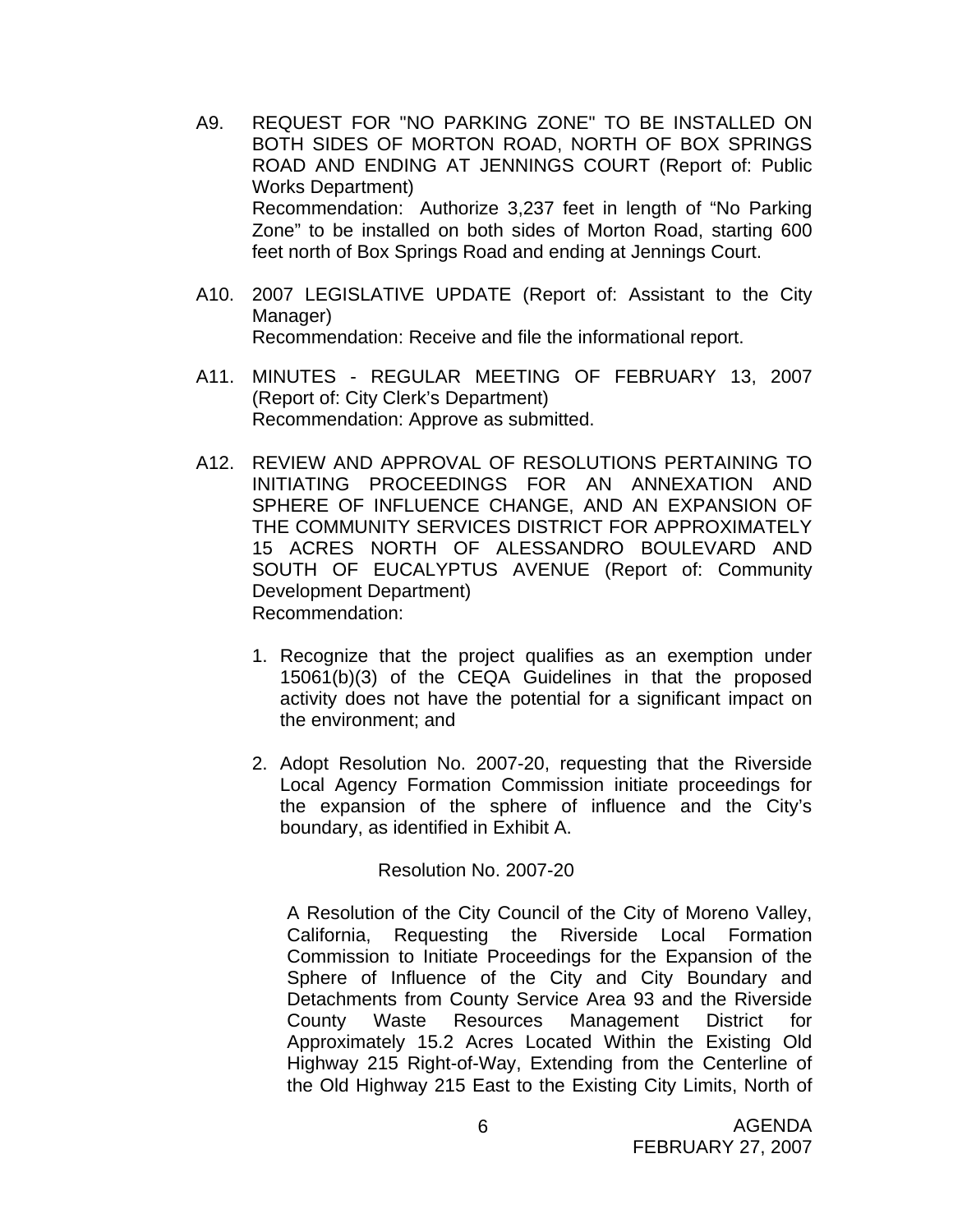Alessandro Boulevard, and South of Eucalyptus Avenue

#### **B. CONSENT CALENDAR** - **COMMUNITY SERVICES DISTRICT**

- B1. ORDINANCES FIRST READING BY TITLE ONLY Recommendation: Waive reading of all Ordinance Introductions and read by title only.
- B2. MINUTES REGULAR MEETING OF FEBRUARY 13, 2007 (Report of: City Clerk's Department) Recommendation: Approve as submitted.
- B3. RESOLUTION APPROVING TRANSFER OF PROPERTY AT MARCH FIELD PARK (PARCEL I-2) (Report of: Parks and Recreation Department) Recommendation: Adopt Resolution CSD 2007-05, a Resolution of the Moreno Valley Community Services District approving the property transfer of Parcel I-2 at the former March Air Force Base under the Early Transfer Authority.

#### Resolution No. CSD 2007-05

A Resolution of the Moreno Valley Community Services District Approving the Property Transfer of Parcel I-2 at the Former March Air Force Base Under the Early Transfer Authority

- B4. AUTHORIZATION TO AWARD CONSTRUCTION CONTRACT AND PURCHASE OF EQUIPMENT FOR MORENO VALLEY COMMUNITY PARK SOCCER FIELD ENHANCEMENTS, PROJECT NO. 06-46165325 (Report of: Parks and Recreation Department) Recommendation:
	- 1. Adopt plans and specifications for Moreno Valley Community Park Soccer Field Renovation Site Improvements, Project Number 06-46165325, on file in the office of the City Engineer;
	- 2. Appropriate an additional \$1,877,221 in Quimby Fees from Fund 206 for the Moreno Valley Community Park Soccer Field Renovation Site Improvements;
	- 3. Award the construction contract for Moreno Valley Community Park Soccer Field Renovation Site Improvements, Project Number 06-46165325 to 4-Con Engineering, Inc., the lowest responsible bidder;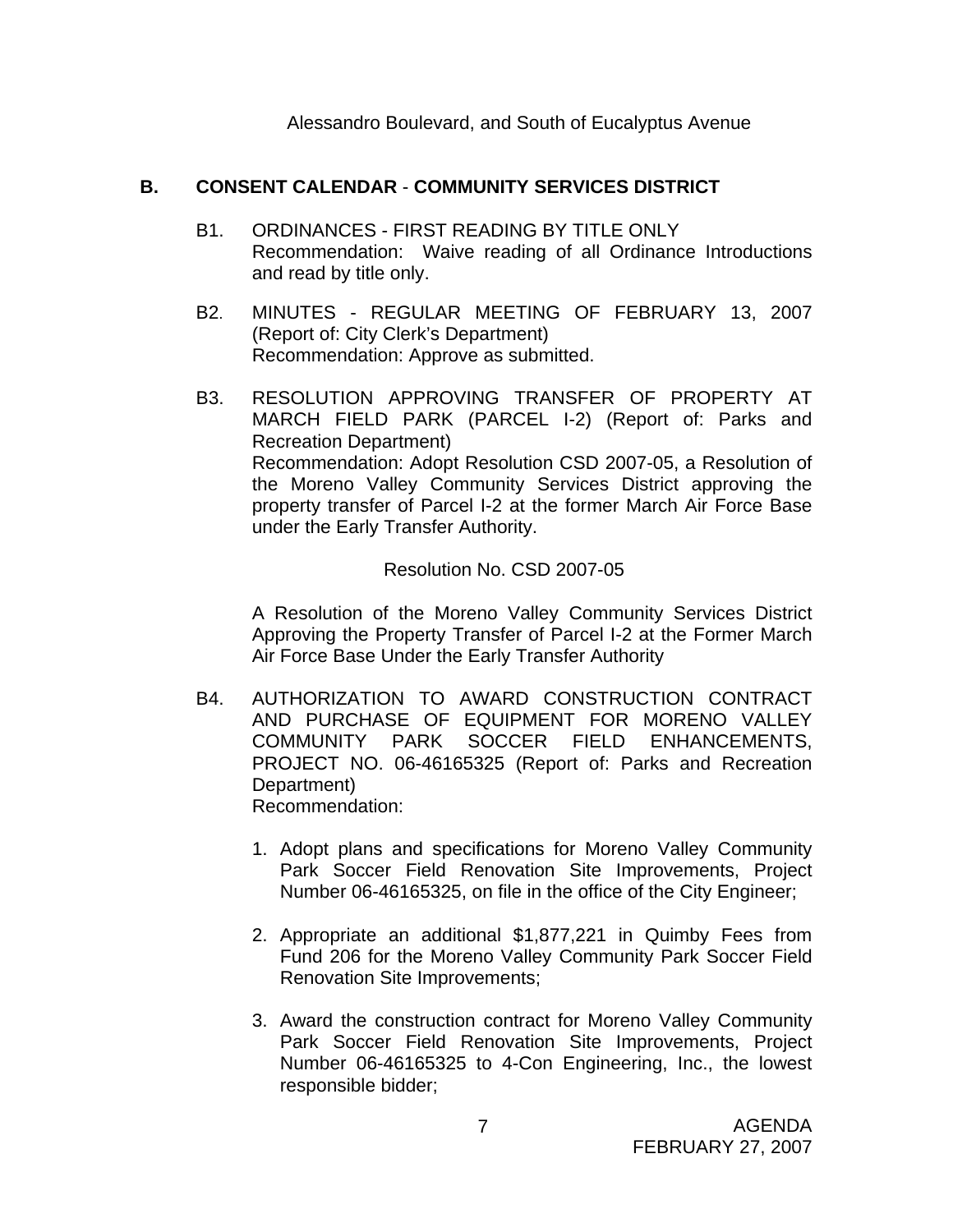- 4. Authorize the Mayor to execute a contract agreement with 4- Con Engineering, Inc.;
- 5. Authorize the issuance of a Purchase Order for 4-Con Engineering, Inc. in the amount of \$4,588,025 (the bid amount plus 10% contingency) for Moreno Valley Community Park Soccer Field Renovation Site Improvements, Project Number 06-46165325 (Account No. 461.65325);
- 6. Authorize the Director of Public Works/City Engineer to execute any subsequent related minor change orders to the contract with 4-Con Engineering, Inc. up to, but not exceeding, the contingency amount of \$417,093, subject to the approval of the City Attorney; and
- 7. Authorize the Parks and Recreation Department to initiate a purchase order for the direct purchase of the project's MUSCO sports field lighting, DELTA security lighting, and a RAINBIRD irrigation pump, in a total amount not to exceed \$450,400.
- B5. REVIEW AND APPROVAL OF RESOLUTIONS PERTAINING TO INITIATING PROCEEDINGS FOR AN ANNEXATION AND SPHERE OF INFLUENCE CHANGE, AND AN EXPANSION OF THE COMMUNITY SERVICES DISTRICT FOR APPROXIMATELY 15 ACRES NORTH OF ALESSANDRO BOULEVARD AND SOUTH OF EUCALYPTUS AVENUE (Report of: Community Development Department) Recommendation:
	- 1. Recognize that the project qualifies as an exemption under 15061(b)(3) of the CEQA Guidelines in that the proposed activity does not have the potential for a significant impact on the environment; and
	- 2. Adopt Resolution No. CSD 2007-06, requesting that the Riverside Local Agency Formation Commission initiate proceedings for the expansion of the Community Services District in conjunction with a related expansion of the sphere of influence and annexation as identified in Exhibit A.

#### Resolution No. CSD 2007-06

A Resolution of the Moreno Valley Community Services District Board of Directors of the City of Moreno Valley, California, to Request the Riverside Local Agency Formation Commission to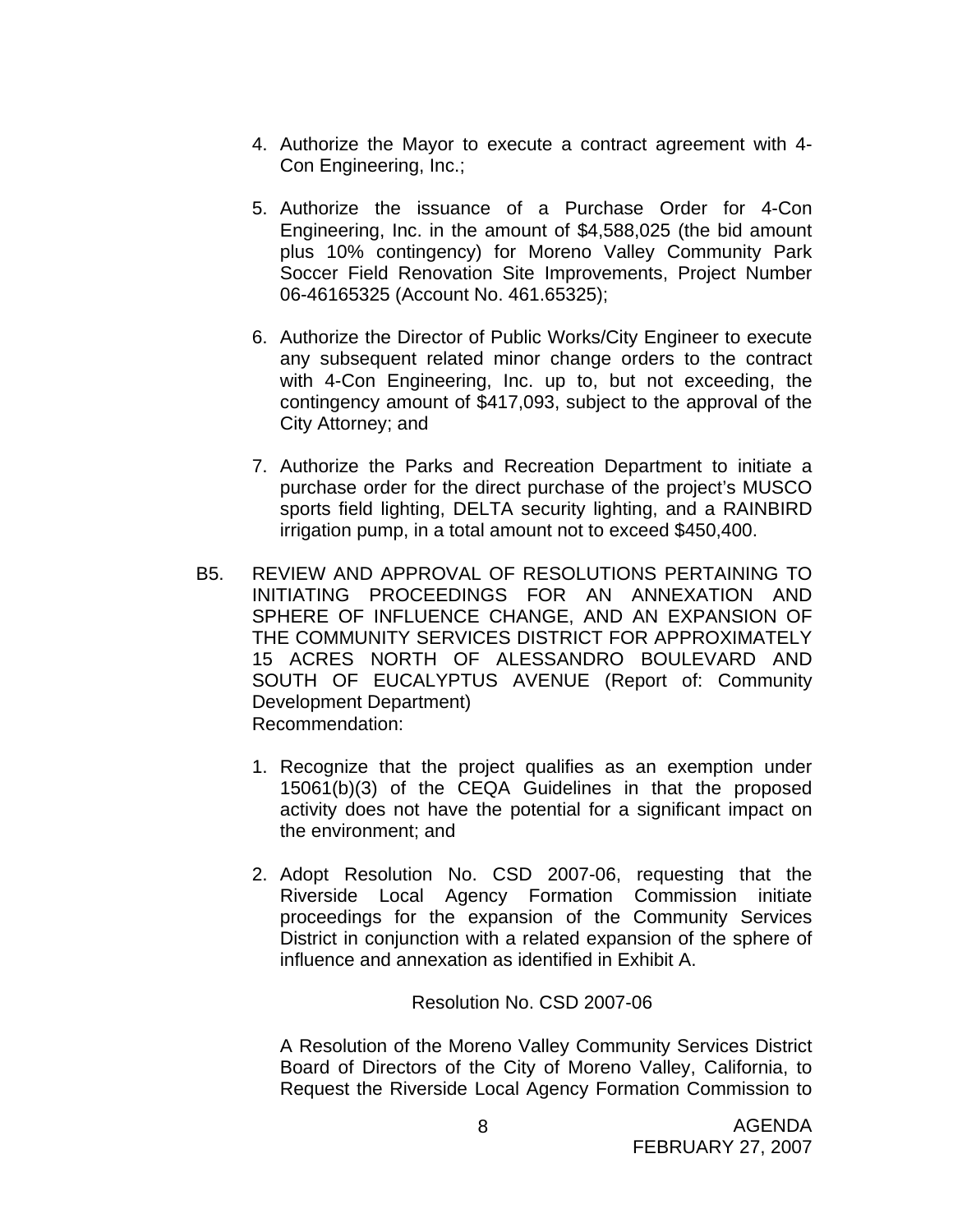Initiate Proceedings for the Expansion of the Community Services District in Conjunction with a Related Expansion of the Sphere of Influence and Annexation for Approximately 15.2 Acres of Land Area Located Within the Existing Old Highway 215 Right-of-Way Extending from the Centerline of the Old Highway 215 East to the Existing City Limits, North of Alessandro Boulevard, and South of Eucalyptus Avenue

#### **C. CONSENT CALENDAR** - **COMMUNITY REDEVELOPMENT AGENCY**

- C1. ORDINANCES FIRST READING BY TITLE ONLY Recommendation: Waive reading of all Ordinance Introductions and read by title only.
- C2. MINUTES REGULAR MEETING OF FEBRUARY 13, 2007 (Report of: City Clerk's Department) Recommendation: Approve as submitted.

#### **D. CONSENT CALENDAR** - **BOARD OF LIBRARY TRUSTEES**

- D1. ORDINANCES FIRST READING BY TITLE ONLY Recommendation: Waive reading of all Ordinance Introductions and read by title only.
- D2. MINUTES REGULAR MEETING OF FEBRUARY 13, 2007 (Report of: City Clerk's Department) Recommendation: Approve as submitted.

#### **E. PUBLIC HEARINGS**

Questions or comments from the public on a Public Hearing matter are limited to five minutes per individual and must pertain to the subject under consideration.

 Those wishing to speak should complete and submit a GOLDENROD speaker slip to the Bailiff.

AGENDA 9 E1 A PUBLIC HEARING ON THE FOLLOWING LAND USE PROPOSALS: ZONE CHANGE NO. PA06-0149 FROM (O) OFFICE TO (OC) OFFICE COMMERCIAL FOR THE PURPOSES OF CONVERTING EXISTING MEDICAL OFFICE SPACE INTO A PHARMACY AT THE LAGUNA VISTA MEDICAL PLAZA. NO ADDITIONAL SQUARE FOOTAGE WILL BE ADDED TO THE MEDICAL COMPLEX. THE SITE IS LOCATED AT 11441 HEACOCK STREET, SOUTH OF PARKLAND AVENUE,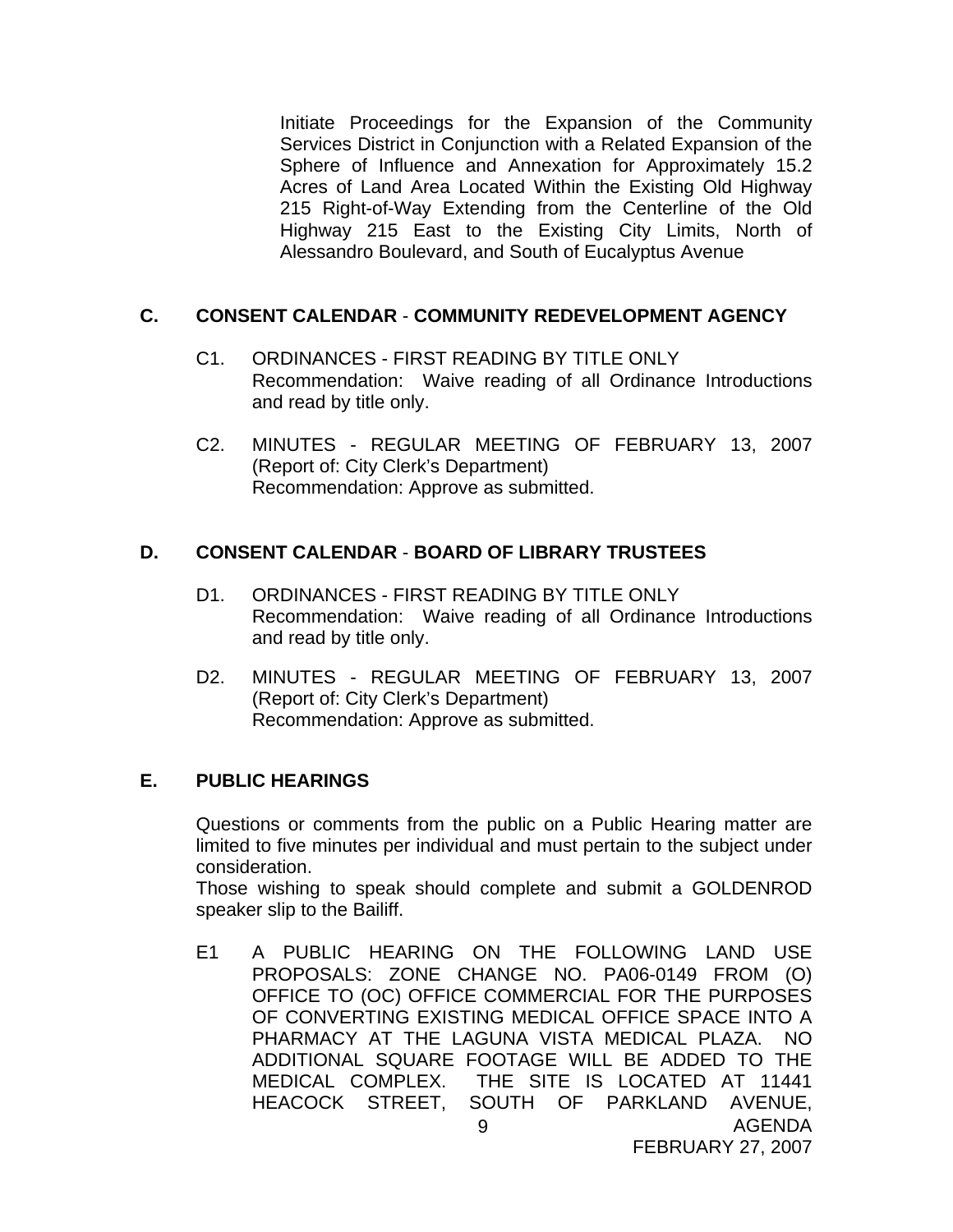WESTSIDE OF HEACOCK STREET (Report of: Community Development Department) Recommendation: That the City Council:

- 1. Conduct a public hearing for review of a Zone Change (PA06- 0149);
- 2. Recognize that the project qualifies for Categorical Exemption Section 15301 Existing Facilities under the California Environmental Quality Act (CEQA) Guidelines; Class 1 consists of the operation, repair, maintenance, permitting, leasing, licensing, or minor alteration of existing public or private structures, facilities, mechanical equipment, or topographical features, involving negligible or no expansion of use beyond that existing at the time of the lead agency's determination. The project, individually and cumulatively, will not result in a significant effect on the environment; and
- 3. Introduce Ordinance No. 739 approving Zone Change (PA06- 0149) from (O) Office to (OC) Office Commercial, based on the findings in the Ordinance, and the revised Zoning Atlas Page as attached to the Ordinance as Exhibit A.

#### Ordinance No. 739

An Ordinance of the City Council of the City of Moreno Valley, California, Approving PA06-0149 (Zone Change) to Change the Land Use from (O) Office to (OC) Office Commercial for the Purposes of Converting 8,410 Square Feet of Existing Medical Office Space into a Pharmacy on Approximately 3.15 Acres of Land, Assessor's Parcel Number 264-060-009, Located at 11441 Heacock Street, South of Parkland Avenue, Westside of Heacock Street

E2. A PUBLIC HEARING ON THE PLANNING COMMISSION'S NOVEMBER 9, 2006 DENIAL OF VARIANCE APPLICATION P06- 100. THE REQUESTED VARIANCE WAS FOR APPROVAL OF A ROOM ADDITION TO BE PLACED ON OR NEAR THE PROPERTY LINE FOR A HOME LOCATED AT 26156 CORONADA DRIVE (SOUTHWEST CORNER OF CORONADA DRIVE AND ELIOT AVENUE). THE PROPERTY IS LOCATED WITHIN THE R5 ZONE WHICH HAS A REQUIRED STREET SIDE YARD SETBACK OF 15-FEET (Report of: Community Development Department)

 Recommendation: That the City Council conduct a public hearing for review of the action taken by the Planning Commission to deny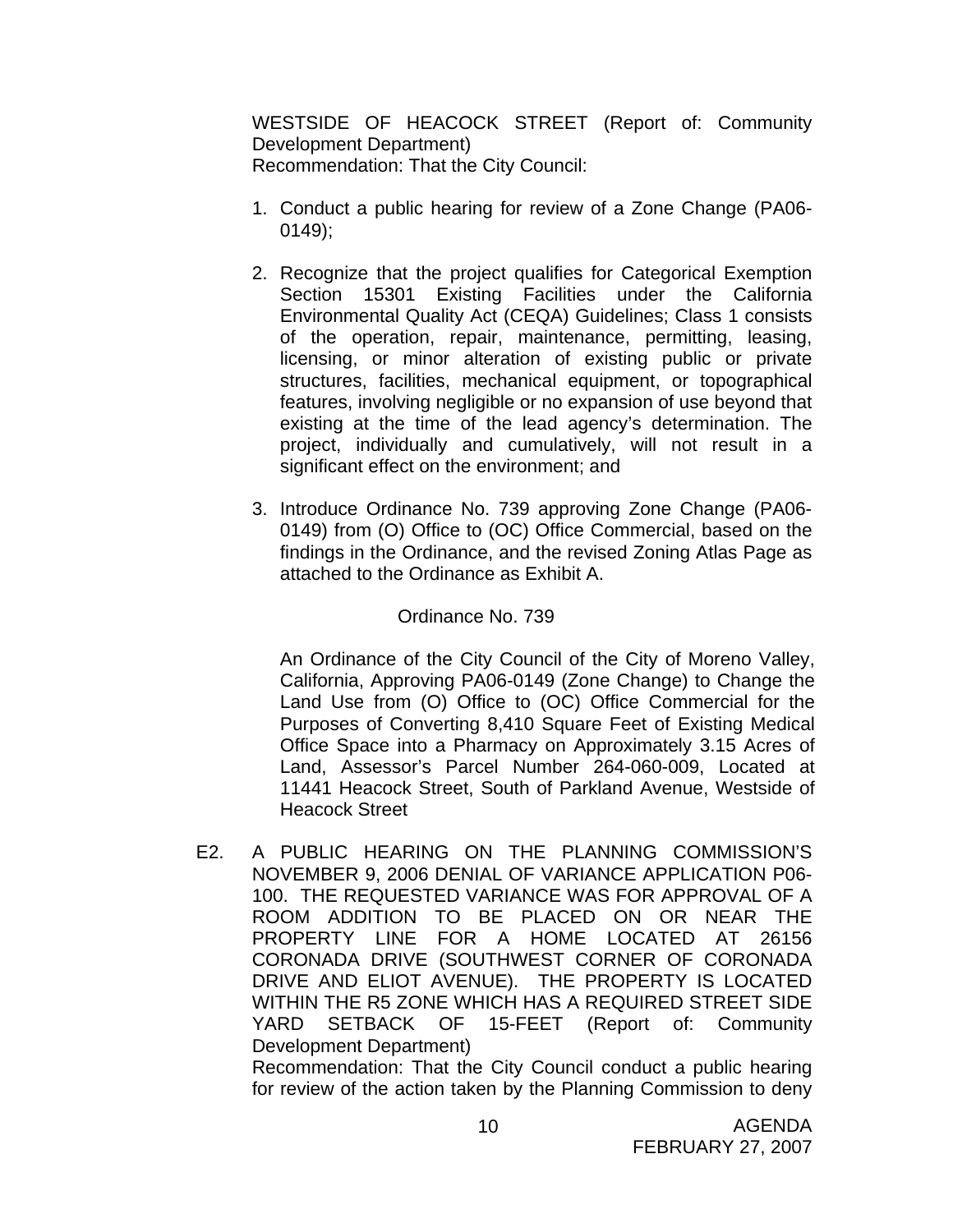Variance Application P06-100, and subsequent to the public hearing;

1. Approve Resolution No. 2007-19, denying application P06-100 for a variance subject to the findings contained in said City Council Resolution.

#### Resolution No. 2007-19

A Resolution of the City Council of the City of Moreno Valley, California, Denying Application P06-100 for a Variance from the Required Street Side Yard Setback to Allow a Room Addition, Built Without Approved Plans or Permits, to be Built on or Near the Property Line Along Eliot Avenue for a Property Located Within the R5 Zone at 26156 Coronada Drive (Assessor's Parcel Number 477-582-008)

#### **F. ITEMS REMOVED FROM CONSENT CALENDARS FOR DISCUSSION OR SEPARATE ACTION**

### **G. REPORTS**

- G1. CITY COUNCIL REPORTS ON REGIONAL ACTIVITIES
	- a) Report on March Joint Powers Commission by Council Member Stewart
- G2. CITY MANAGER'S REPORT (Informational Oral Presentation not for Council action)

#### **H. LEGISLATIVE ACTIONS**

ORDINANCES - 1ST READING AND INTRODUCTION - NONE

ORDINANCES - 2ND READING AND ADOPTION - NONE

ORDINANCES - URGENCY ORDINANCES - NONE

RESOLUTIONS – NONE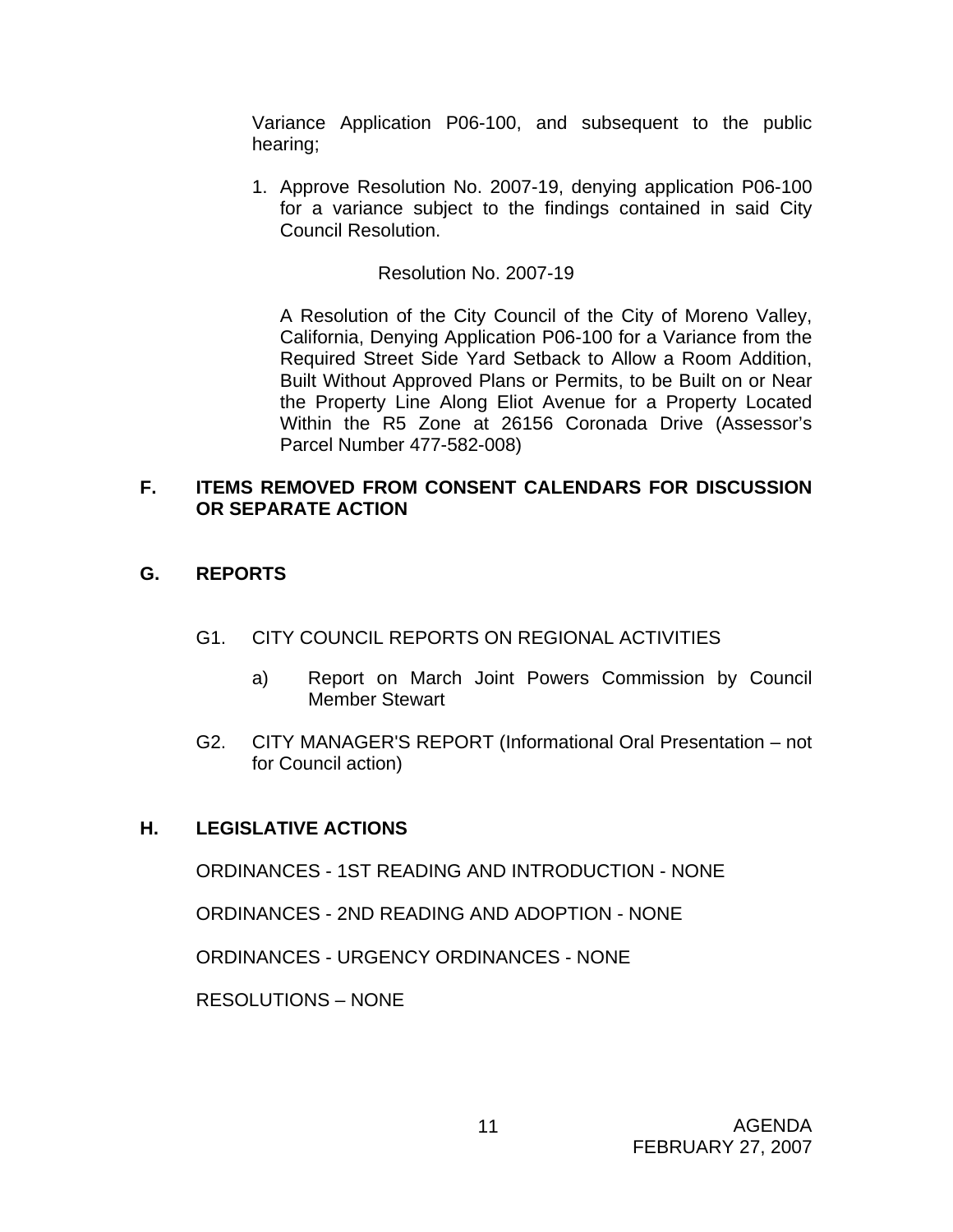PUBLIC COMMENTS **ON ANY SUBJECT NOT ON THE AGENDA** UNDER THE JURISDICTION OF THE CITY COUNCIL

Those wishing to speak should complete and submit a BLUE speaker slip to the Bailiff. There is a three-minute time limit per person. All remarks and questions shall be addressed to the presiding officer or to the City Council and not to any individual Council member, staff member or other person.

#### **CLOSING COMMENTS AND/OR REPORTS OF THE CITY COUNCIL, COMMUNITY SERVICES DISTRICT, OR COMMUNITY REDEVELOPMENT AGENCY**